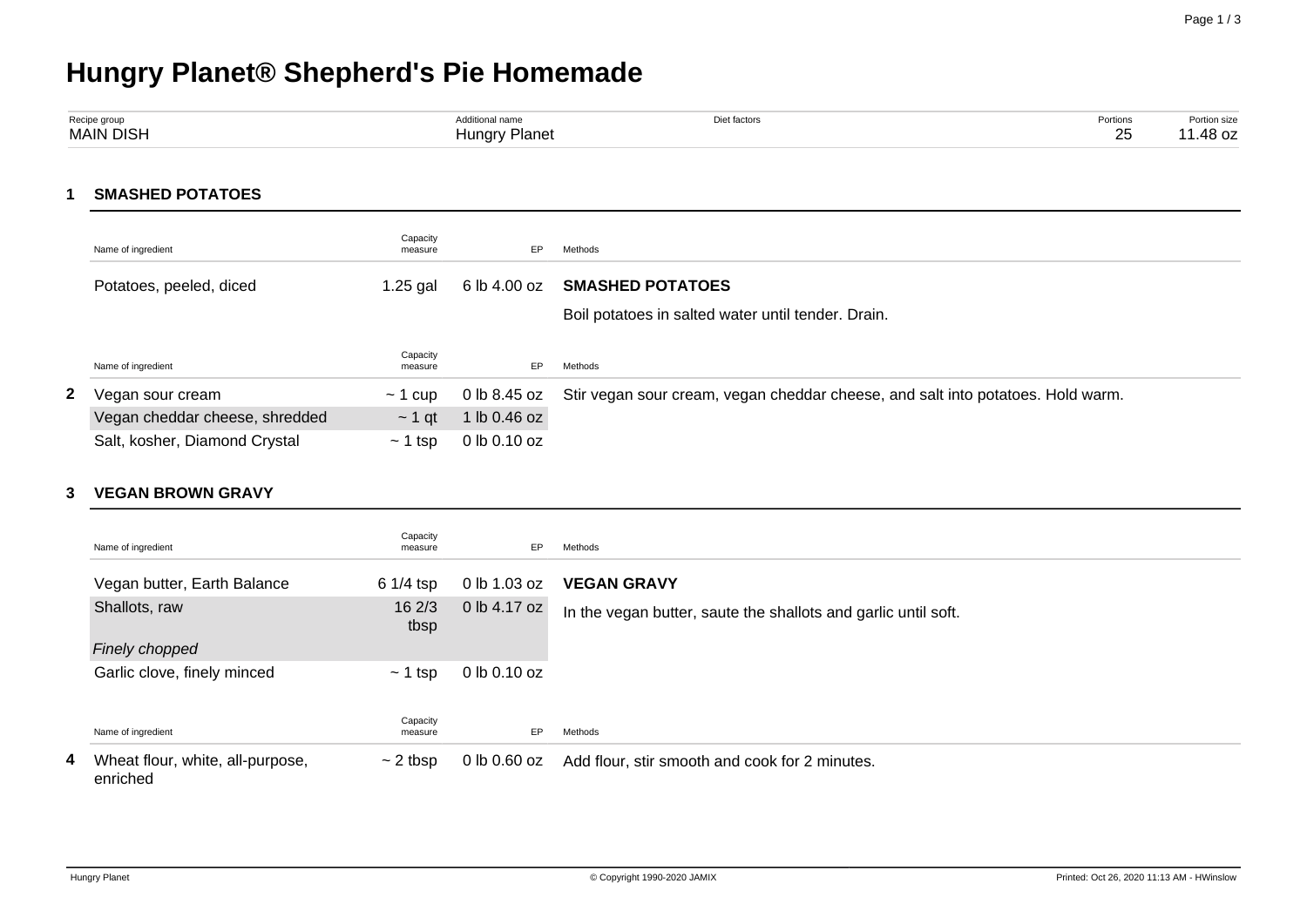| Name of ingredient            | Capacity<br>measure | EP.          | Methods                                                                                                    |
|-------------------------------|---------------------|--------------|------------------------------------------------------------------------------------------------------------|
| Vegetable stock               | $\sim$ 1 at         |              | 2 lb 1.33 oz Whisk vegetable stock into flour mixture until smooth. Add salt and pepper and simmer for 5-7 |
| Salt, kosher, Diamond Crystal | $\sim$ 2 1/8<br>tsp | 0 lb 0.20 oz | minutes.                                                                                                   |
| Spices, black pepper, ground  | $\sim$ 1 tsp        | 0 lb 0.08 oz |                                                                                                            |

#### **6 SHEPHERD PIE ASSEMBLY**

|   | Name of ingredient                   | Capacity<br>measure | EP                            | Methods                                                                                          |  |  |  |
|---|--------------------------------------|---------------------|-------------------------------|--------------------------------------------------------------------------------------------------|--|--|--|
|   | Vegan butter, Earth Balance          | 3 tbsp              | 0 lb 1.47 oz                  | <b>SHEPHERD PIE ASSEMBLY</b>                                                                     |  |  |  |
|   | Onion, diced                         |                     | $\sim$ 1 1/3 pt 0 lb 11.52 oz | Melt vegan butter and saute onions until golden.                                                 |  |  |  |
|   |                                      |                     |                               |                                                                                                  |  |  |  |
|   | Name of ingredient                   | Capacity<br>measure | EP                            | Methods                                                                                          |  |  |  |
|   | Hungry Planet Beef™                  |                     | 4 lb 9.03 oz                  | Increase heat to medium-high and add Hungry Planet beef. Saute until browned.                    |  |  |  |
|   | <b>Break into pieces</b>             |                     |                               |                                                                                                  |  |  |  |
|   |                                      |                     |                               |                                                                                                  |  |  |  |
|   | Name of ingredient                   | Capacity<br>measure | EP                            | Methods                                                                                          |  |  |  |
| 8 | Tomato puree                         | $\sim$ 1/3 qt       | 0 lb 12.39 oz                 | Stir in tomato puree, corn, peas & carrots, thyme, chopped parsley, pepper, salt and vegan brown |  |  |  |
|   | Corn, yellow, whole kernel, frozen   | $\sim$ 1 1/4 pt     | 0 lb 11.52 oz                 | sauce. Simmer for 15 minutes. Ladle mixture into serving pan(s).                                 |  |  |  |
|   | Peas and carrots, frozen, unprepared | $\sim$ 1 1/4 pt     | 0 lb 11.52 oz                 | Top beef mixture with smashed potatoes. Bake in convection oven at 375°F for 30-40 minutes or    |  |  |  |
|   | Spices, thyme, dried, whole leaf     | $21/4$ tbsp         | 0 lb 0.22 oz                  | until heated thoroughly.                                                                         |  |  |  |
|   | Parsley, Italian, fresh, chopped     | $\sim$ 1/4 cup      | 0 lb 0.51 oz                  |                                                                                                  |  |  |  |
|   | Spices, black pepper, ground         | $11/8$ tsp          | 0 lb 0.09 oz                  |                                                                                                  |  |  |  |
|   | Salt, kosher, Diamond Crystal        | $\sim$ 7/8 tsp      | 0 lb 0.08 oz                  |                                                                                                  |  |  |  |

## **ALLERGENS**

**A** SOYA